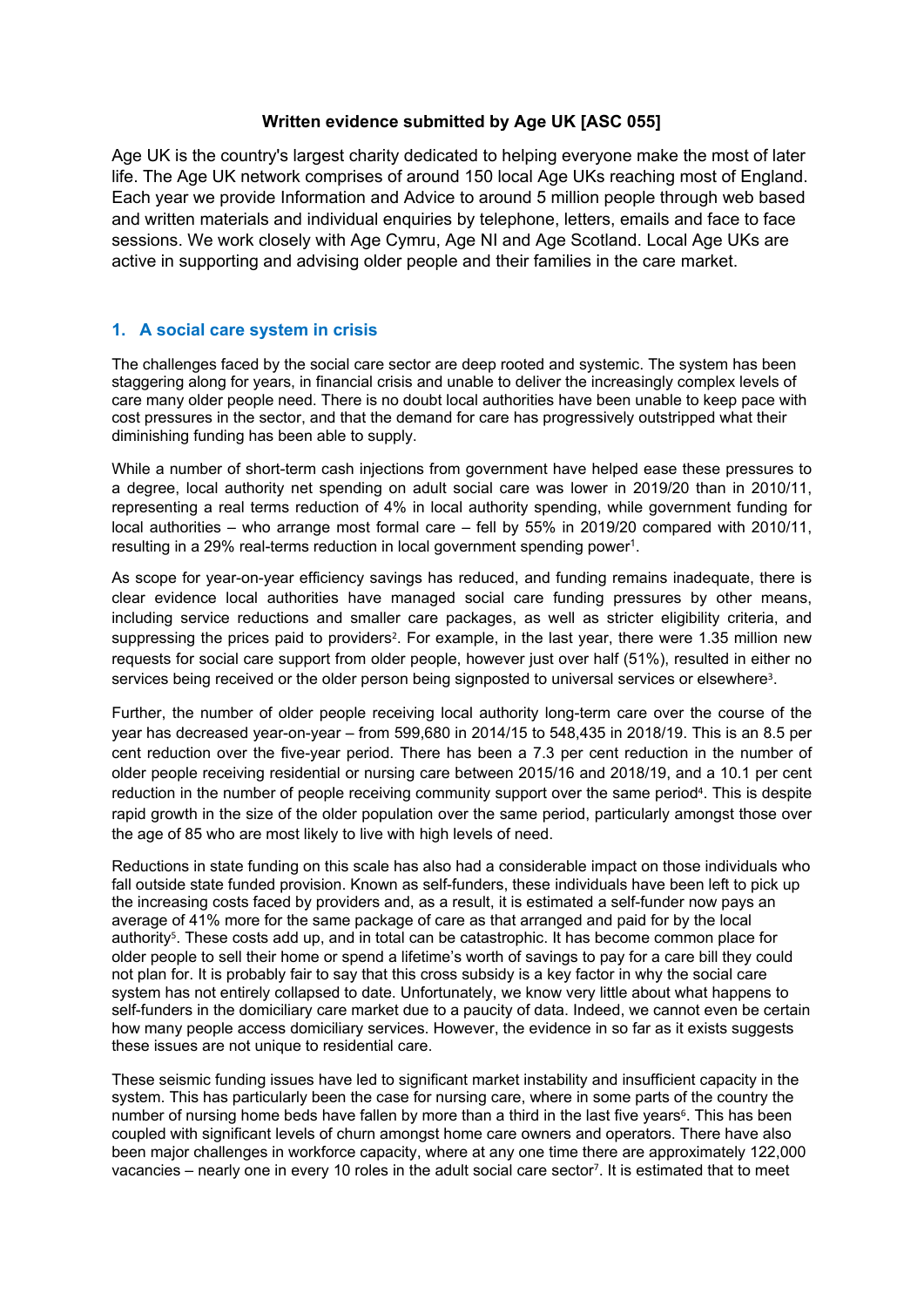the needs of an ageing society, the workforce will need to grow by 2.6% every year until 2035, to a total of 2 million jobs in care<sup>8</sup>. Domiciliary care, where the majority of people receive social care support, suffers from the highest vacancy and turnover rates of any role in care at 10.6% and 38.8% respectively<sup>9</sup>.

Ultimately, the sustained underfunding, market instability and high vacancy rates endemic in the social care sector have taken a substantial toll on the physical and mental health of older people who have been catastrophically let down for many years. We have witnessed levels of unmet need rising steeply for all older people, irrespective of their access to formal or informal care or their ability to fund care. We now estimate that 1.5 million people over the age of 65 – nearly one in seven – are struggling without all the help they need to carry out activities of daily living (ADL) – essential everyday tasks, such as getting out of bed, going to the toilet or getting dressed<sup>10</sup>. We are particularly concerned with the estimate that 53 per cent of people aged 65 and over who are unable to complete three or more ADLs receive no help or help that does not meet their needs $^{11}$ .

While the social care system buckles under the strain, loved ones of people with social care needs are increasingly expected to take on more caring responsibility themselves, often to a wholly unreasonable degree, and at the expense of their own health and financial security. The majority of care has always been provided on an unpaid basis by families and friends, however in recent years the numbers of people providing a form of unpaid care have risen rapidly<sup>12</sup>. Many of these carers are older people themselves, with an estimated 2 million carers over the age of 65, of whom 417,000 are aged 80 and over<sup>13</sup> and around two thirds of carers over the age of 60 living with long-term health problems or a disability<sup>14</sup>.

The Government have made bold promises to 'fix social care'. It is now time to deliver on these and deliver on a comprehensive funding solution for the social care system that recognises it as the essential public service it is. We owe today's generation of older people and all future generations to come the guarantee that when need it, you will be supported to live an independent and fulfilling later life.

## **1. The current social care climate**

The coronavirus pandemic has laid bare the deep and systemic inadequacies of the current social care system and revealed the true extent of the impact underfunding, structural issues and market instability have had on the system's ability to respond and protect older people at a time of crisis. The chinks in the chain, which many were already acutely aware of, have been dealt their final blow, with catastrophic consequences for millions of older people, families and carers.

Even before the pandemic struck, the annual Budget Survey of Directors of Adult Social Services in England found less than 5 per cent of directors were fully confident of their ability to meet all statutory duties in 2020/21 and 2021/22<sup>15</sup>. The financial pressures on the social care sector have only been exacerbated. Rising prices to source PPE, loss of client income and agency costs for staffing have all played a part in this. Some reports have suggested that PPE costs have increased twelve-fold since the start of the pandemic<sup>16</sup>. Despite funding to the tune of over £1bn being made available to local authorities to help them support the social care sector to respond to COVID19 pressures, reports indicate the extent to which this funding has made it to the front line is hugely varied – especially at the beginning of the pandemic. Some areas have clearly used additional funding to work collaboratively in local health and care systems, addressing challenges in care homes. While in others this is not the case, with providers being told that it would be business as usual during the pandemic. Combined with sudden loss of income from empty beds in many homes, this has left many care providers at imminent risk of collapse. It is important to remember that around two thirds of beds in the market are provider by SMEs.

It has also brutally exposed the immense challenges the social care system has faced in protecting the health and meeting the needs of older people, who were widely understood to be amongst the most vulnerable to the effects of this virus from the very outset. Beset by a lack of any PPE, little to no testing of residents or staff, inadequate (or in hindsight misguided) guidance and policies, and limited access to clinical support, the sector also faced insurmountable levels of staff sickness – further depleting a workforce carrying large numbers of vacancies. Reports suggest that by the end of march an average of 25% of frontline social care staff were unable to work $17$  and the sector experienced a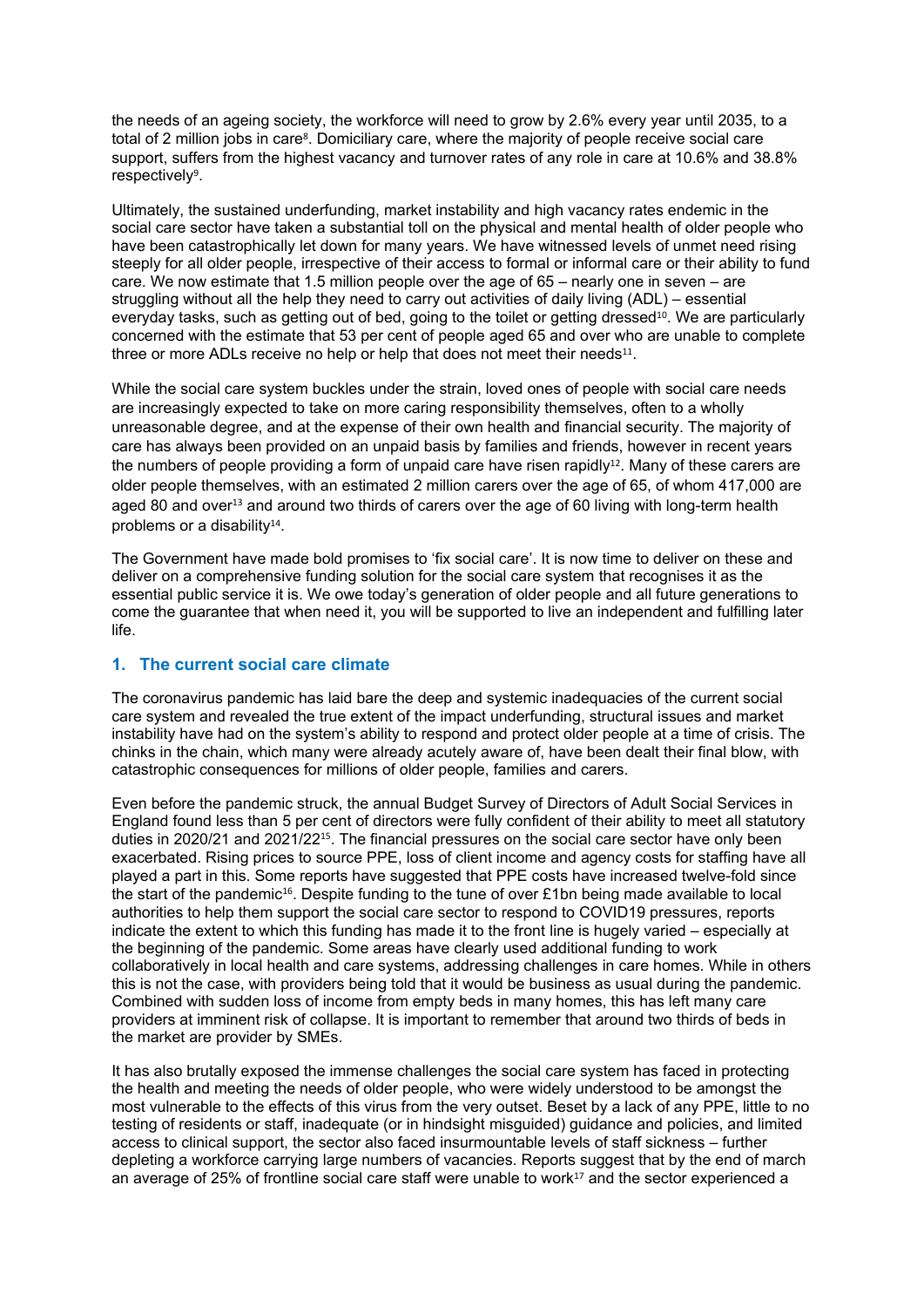170% increase in the numbers of days providers lost staff to sickness. This equates to 2.3 million extra days lots to sickness in March and April than is usually expected<sup>18</sup>.

To maintain safe staffing levels, care providers had to rely heavily on agency staff to fill gaps. With limited access to testing for care staff – who were considered a priority for testing much later than colleagues in the NHS – social care providers were unable to guarantee staff were COVID negative, relying only on visible symptoms as an indicator as requirement for self-isolating. Alongside poor access to PPE – another situation where the NHS was considered a higher priority - it was an impossible task for many care homes to truly limit the spread of infection. Not least because nearly all residents require personal care, with limited ability to socially distance.

The result of this has been a tragic loss of life. To date, there have now been 30,218 deaths of care home residents attributable to COVID-19<sup>19</sup>. It was during the first wave of the pandemic that just over half of these deaths occurred<sup>20</sup>. Between the 10<sup>th</sup> April and 8<sup>th</sup> May, the sector also saw 593 deaths of recipients of domiciliary care attributable to COVID-19, although it is possible this figure could be higher given domiciliary care recipients have been much less likely to have their death attributed to COVID19 than care home residents $21$ .

It is also now clear there has been a significant increase in loss of life more broadly for those receiving social care throughout the course of the pandemic. In fact, between 7<sup>th</sup> March and 22<sup>nd</sup> May, the number of people who died in care homes was more than double (110%) the usual number of deaths in care homes<sup>22</sup> and between 10<sup>th</sup> April and 8<sup>th</sup> May there were 3,161 deaths of domiciliary care recipients, 170% (1,990) more than the average for the same period in the previous 3 years<sup>23</sup>. While a proportion of these are no doubt attributable to undiagnosed cases of COVID19, particularly at early stages of the pandemic when atypical symptoms amongst frailer older people were less well understood, there have also persistent reports of deeply concerning 'blanket' policies being applied to older people living in care homes. These have included DNACPR orders for care home residents as well as policies around hospital transfer and admission of individuals. While we have welcomed clear statements from Government and NHS England that blanket policies are completely unacceptable, we are aware that practices have persisted locally. Anecdotally these appear to be contributing factors alongside on-going difficulty in accessing routine and urgent health care on behalf of residents.

The moral case for Government, on behalf of us all, to act on the systemic deficits of the social care system been laid bare by this pandemic is stronger than ever. Older people in receipt of care, in care homes especially, have been catastrophically let down and many have died before their time as a result. The fact that similar tragedies have unfolded in other countries too is no consolation and no excuse. Indeed, we must be quick to take up the lessons from those countries which have successfully safeguarded their most vulnerable citizens.

## **2. The case for funding reform – meeting older people's needs**

Establishing a sustainable system for the future cannot mean more of the same. The government must support the sector to recover from the effects of the pandemic, equip it to protect the health and wellbeing of older people in the longer term and establish a new and higher standard for what older people and their families can expect from their care.

A model of social care, capable of meetings the needs of a growing older population and able to take its rightful place alongside the National Health Service as a core public service is vital. It must address serious challenges that have faced the sector for many years and work in partnership with individuals, their families, and carers to effectively meet people's needs.

While funding alone is not enough, a comprehensive package of funding reform is the cornerstone of a new and improved system. As a starting point Age UK expects to see a long term solution based around the widely shared principles of social care provision free at the point of need, accessible to all and able to meet sufficient levels of need, such that all older people can be guaranteed support to live a dignified and fulfilled later life.

The foundations of a new system must also be built on fully funded and comprehensive workforce strategy for adult social care, a vital step in ensuring any future system can adequately meet the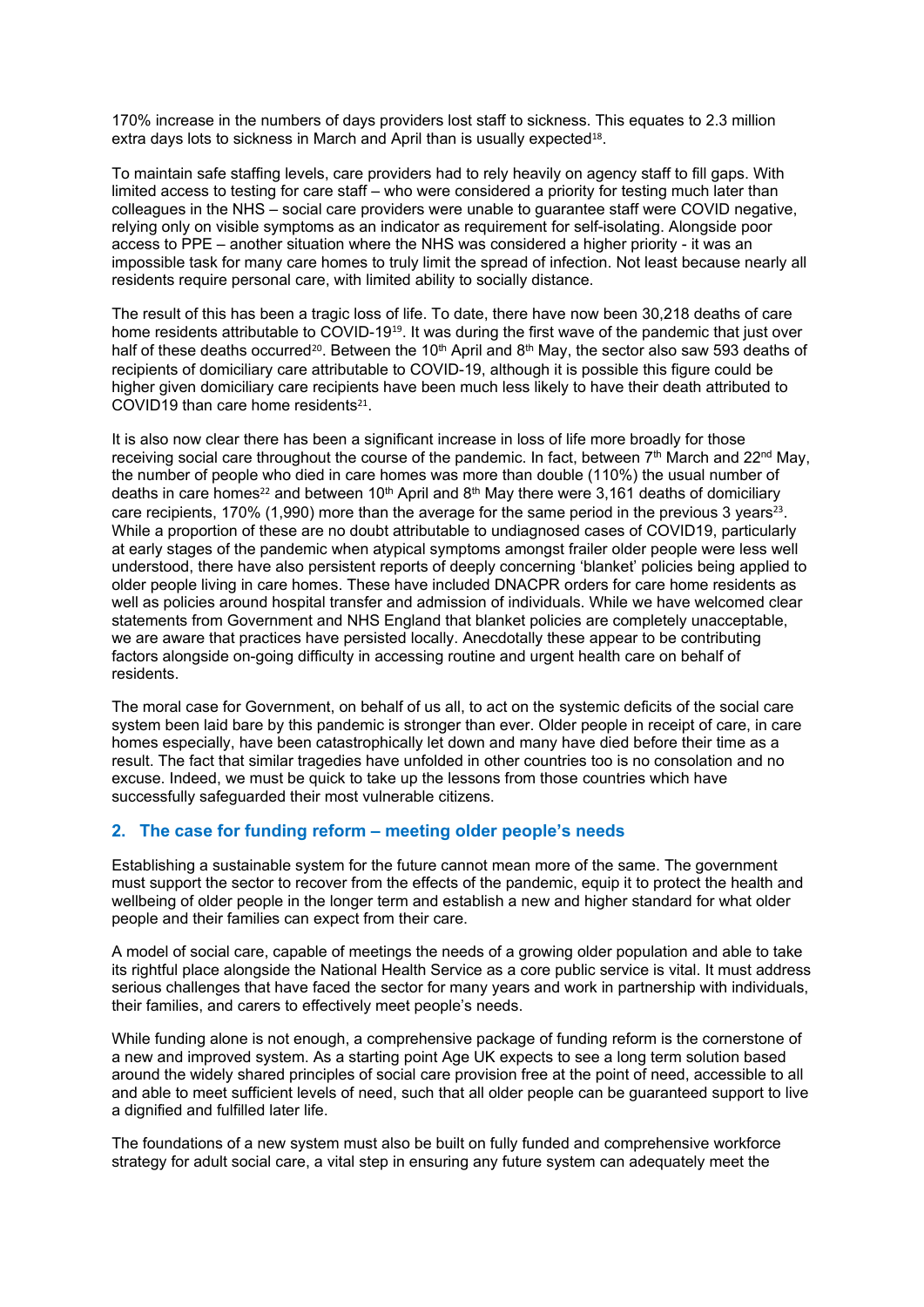needs of older people. As an essential part of this reform, social care should be an attractive and properly paid career, seen in parity with NHS counterparts.

This is particularly crucial, as it is currently the case that the NHS and social care compete for the same group of people, such as care assistants, nurses, occupational therapists and support staff, as well as people aspiring to those roles, but terms and conditions for social care staff are typically worse. While NHS staff have been awarded a real-terms pay increase up until 2020/2021, over half a million care workers are paid below the real living wage, the median pay for a care worker is £8.10 an hour and average salaries are around the £15,000. Moreover, around a quarter of these workers are on zero-hours contracts, including more than 50 per cent of the domiciliary care workforce<sup>24</sup>.

Professionalising and upskilling the social care workforce is central to any workforce strategy and arguably the most pressing issue. People now live longer than ever before with much more complex health and care needs, a trend we expect to continue to accelerate over the next 20 years<sup>25</sup>. Yet a combination of limited training, no professional regulation and poor retention has meant that the social care workforce has been unable keep up with the progression of older people's needs. Nor have the service and funding models that they work within. As a result, as the levels of acuity amongst social care service users has risen, services models have been left ill-equipped to meet this changing level of need, compounded by a historic lack of integrated delivery between the NHS and care services.

This has been evident across the sector, where provision for specialised domiciliary care is particularly limited and many parts of the country have experienced huge losses in nursing home beds – often because retention of nurses has been so difficult<sup>26</sup>. For many years care homes have reported finding it difficult to access good and regular GP support for care home residents, while falls – a preventable issue – remained the largest cause of hospital admissions for older people prepandemic. Despite the best efforts of dedicated staff, the pandemic has brutally exposed these weaknesses.

Often – although not exclusively – older people reach a point in their life where social care is required because their health has deteriorated, or they have become frail. However, it is sadly the case that many older people spend the last years of their life in a constant cycle between the place they live and hospital – waiting too long to be discharged from hospital while health and care professionals desperately try to arrange about adequate care packages. In 2018/19 there was an average of 4,564 delayed transfers of care per day in England<sup>27</sup>.

Age UK is clear that the future of social care for older people must look at how provision can be put in place to deliver effective health and social care to an older person to support them to carry on living independently at home, or lead a fulfilling life in a residential care setting. It must be able to follow any progression of need and deterioration of health, particular as people come towards the end of their life, in a way the current system does not.

We recognise that the models of social care required, and degree of integration with health services, may be of a different order to those that best meet the needs of other groups whose need for care and support is not primarily driven by acute health conditions or end of life care. Any new funding package for the social care system requires a degree of flexibility to allow the system to integrated purposefully and in a way that makes sense to the person whose social care needs need to be met. While the solutions for how best to meet the needs of the wide array of people who need social care may need to be different, there is no compromise to be had on the fact that reform and refinance of social care must deliver for all.

Finally, a comprehensive funding package for the social care system must deliver a new deal for informal carers. The majority of social care is delivered by informal carers, yet their contribution often goes unnoticed, taken for granted by the social care sector and the state. The levels of support informal carers provide can be intense, with 34% of carers aged 80 and above providing 35 or more hours of care a week<sup>28</sup>. This comes at great cost to their own physical and mental health, especially given around 65% of older carers themselves live with long term health conditions. Carers often deprioritise their own health needs to ensure they can continue to deliver care to a loved one<sup>29</sup>.

Yet the current system just keeps asking for more. Something that has only been exacerbated during the course of the coronavirus pandemic where limited community resources, such as day centres and respite services, that would have provided some relief for a carer have all but disappeared. Many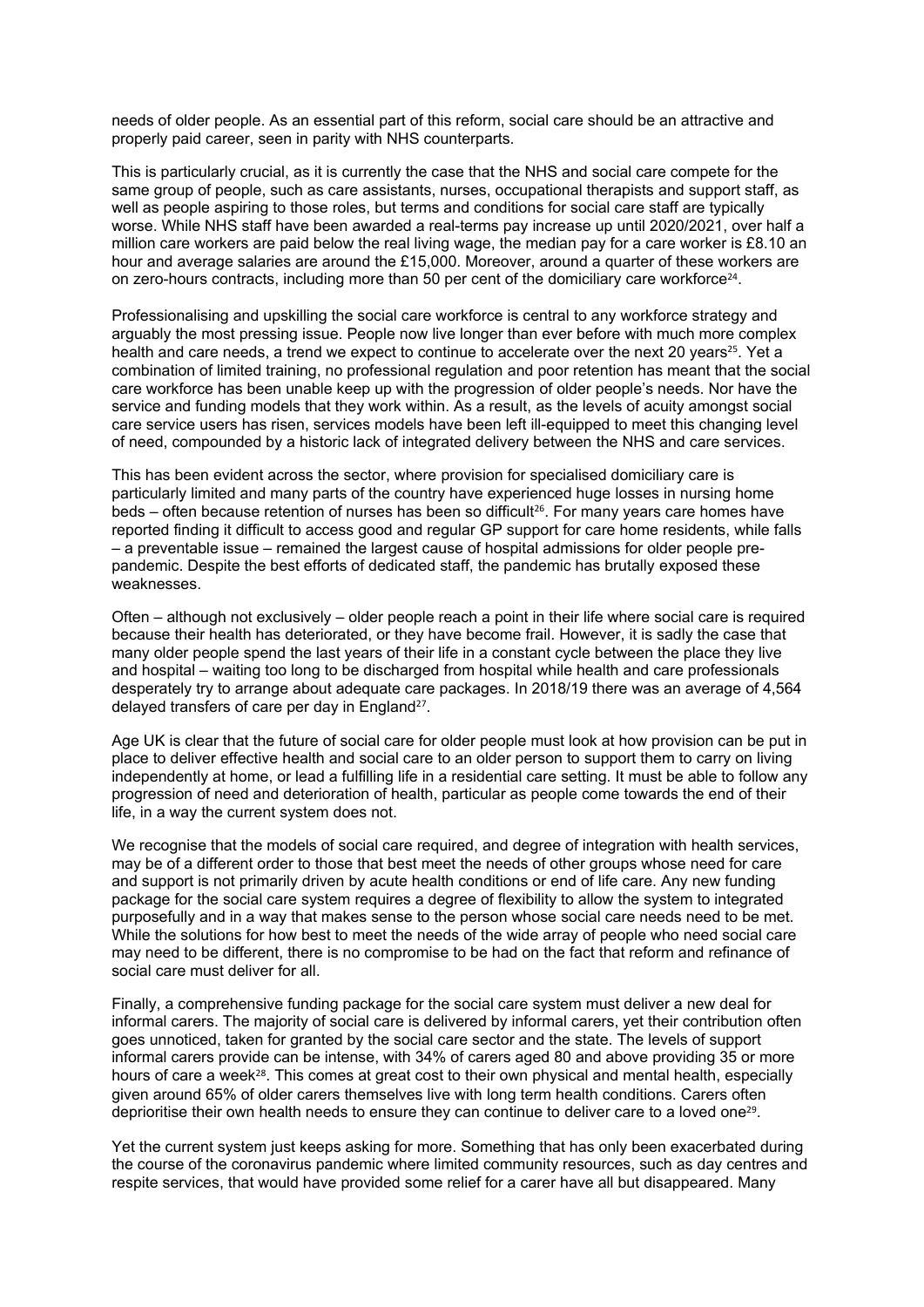individuals and families have also temporarily stopped domiciliary care packages due to the risk of infection. Around 70% of unpaid carers reported providing more care due to the pandemic and 55% felt overwhelmed and worried about burning out in the near future<sup>30</sup>.

Informal carers will always play an important part in any social care system, but any expectation that informal care can continue to expand indefinitely, or that families can make up for a failing care system is unrealistic. A new deal for informal carers should provide the services and support needed to help deliver care, while recognising the personal financial implications of doing so with more generous financial support.

It is clear that the current system is not capable long term of delivering the right solutions for older people, their carers, the NHS or the sector itself. If this pandemic has taught us anything, it's that a highly fragmented, underfunded system reliant on the enormous efforts of informal carers and piecemeal local arrangements, operating on the two separate tiers of state and self-funding clients is no way to deliver what is in reality an essential public service on which hundreds of thousands of older people depend. The State's responsibility must be made clear and this and future governments must accept it.

*April 2021*

<sup>4</sup> NHS Digital. (2020). Adult Social Care Activity and Finance Report, England, 2016-17, 2017-18, 2018-19 / Community Care Statistics, Social Services Activity, England, 2014-15, 2015-16.

<sup>7</sup> Skills for Care. (2019). Workforce Estimates 2018/19. Accessed via [https://www.skillsforcare.org.uk/adult-social-care](https://www.skillsforcare.org.uk/adult-social-care-workforce-data/Workforce-intelligence/publications/The-state-of-the-adult-social-care-sector-and-workforce-in-England.aspx)[workforce-data/Workforce-intelligence/publications/The-state-of-the-adult-social-care-sector-and-workforce-in-England.aspx](https://www.skillsforcare.org.uk/adult-social-care-workforce-data/Workforce-intelligence/publications/The-state-of-the-adult-social-care-sector-and-workforce-in-England.aspx)  <sup>8</sup> National Audit Office. (2018).The Adult Social Care Workforce in England. Accessed via [https://www.nao.org.uk/wp](https://www.nao.org.uk/wp-content/uploads/2018/02/The-adult-social-care-workforce-in-England.pdf)[content/uploads/2018/02/The-adult-social-care-workforce-in-England.pdf](https://www.nao.org.uk/wp-content/uploads/2018/02/The-adult-social-care-workforce-in-England.pdf)

<sup>9</sup> Skills for Care. (2019). Workforce Estimates 2018/19. Accessed via [https://www.skillsforcare.org.uk/adult-social-care-](https://www.skillsforcare.org.uk/adult-social-care-workforce-data/Workforce-intelligence/publications/The-state-of-the-adult-social-care-sector-and-workforce-in-England.aspx)

11 Activities of Daily Living (ADLs) are activities that relate to personal care and mobility around the home and are basic to daily living (e.g. eating, bathing, dressing, toileting, etc).

<sup>12</sup> Age UK (2017), *Briefing: Health and Care of Older People in England 2017*. Accessed via: [https://www.ageuk.org.uk/Documents/EN-GB/For](https://www.ageuk.org.uk/Documents/EN-GB/For-professionals/Research/The_Health_and_Care_of_Older_People_in_England_2016.pdf?dtrk=true)[professionals/Research/The\\_Health\\_and\\_Care\\_of\\_Older\\_People\\_in\\_England\\_2016.pdf?dtrk=true](https://www.ageuk.org.uk/Documents/EN-GB/For-professionals/Research/The_Health_and_Care_of_Older_People_in_England_2016.pdf?dtrk=true)

<sup>13</sup> Age UK (2017), *Briefing: Health and Care of Older People in England 2017*. Accessed via: [https://www.ageuk.org.uk/Documents/EN-GB/For](https://www.ageuk.org.uk/Documents/EN-GB/For-professionals/Research/The_Health_and_Care_of_Older_People_in_England_2016.pdf?dtrk=true)[professionals/Research/The\\_Health\\_and\\_Care\\_of\\_Older\\_People\\_in\\_England\\_2016.pdf?dtrk=true](https://www.ageuk.org.uk/Documents/EN-GB/For-professionals/Research/The_Health_and_Care_of_Older_People_in_England_2016.pdf?dtrk=true)

<sup>14</sup> Age UK, (2019), Briefing: Health and Care of

Older People in England 2019, Accessed via: [https://www.ageuk.org.uk/globalassets/age-uk/documents/reports-and](https://www.ageuk.org.uk/globalassets/age-uk/documents/reports-and-publications/reports-and-briefings/health--wellbeing/age_uk_briefing_state_of_health_and_care_of_older_people_july2019.pdf)[publications/reports-and-briefings/health--wellbeing/age\\_uk\\_briefing\\_state\\_of\\_health\\_and\\_care\\_of\\_older\\_people\\_july2019.pdf](https://www.ageuk.org.uk/globalassets/age-uk/documents/reports-and-publications/reports-and-briefings/health--wellbeing/age_uk_briefing_state_of_health_and_care_of_older_people_july2019.pdf)

<sup>15</sup> ADASS. (2019). Budget Survey Report 2019. Accessed via [www.adass.org.uk/media/7295/adass-budget-survey-report-](http://www.adass.org.uk/media/7295/adass-budget-survey-report-2019_final.pdf)[2019\\_final.pdf](http://www.adass.org.uk/media/7295/adass-budget-survey-report-2019_final.pdf)

<sup>1</sup> National Audit Office. (2021). Adult Social Care Markets. Accessed via: [https://www.nao.org.uk/wp](https://www.nao.org.uk/wp-content/uploads/2021/03/The-adult-social-care-market-in-England.pdf)[content/uploads/2021/03/The-adult-social-care-market-in-England.pdf](https://www.nao.org.uk/wp-content/uploads/2021/03/The-adult-social-care-market-in-England.pdf)

<sup>2</sup> Cromarty, H. (2019). *Adult Social Care Funding (England): Briefing Paper Number CBP07903.* House of Commons Library. <https://commonslibrary.parliament.uk/research-briefings/cbp-7903/>

<sup>3</sup> NHS Digital. (2020). Adult Social Care Activity and Finance Report, England, 2016-17, 2017-18, 2018-19 / Community Care Statistics, Social Services Activity, England, 2014-15, 2015-16.

<sup>&</sup>lt;sup>5</sup> Laing and Buisson. (2019). Care Homes for Older People, 30<sup>th</sup> Edition, Accessed via £

<sup>&</sup>lt;sup>6</sup> Incisive Health and Age UK. (2019). Care Deserts. Accessed via: [https://www.incisivehealth.com/wp](https://www.incisivehealth.com/wp-content/uploads/2019/05/care-deserts-age-uk-report.pdf)[content/uploads/2019/05/care-deserts-age-uk-report.pdf](https://www.incisivehealth.com/wp-content/uploads/2019/05/care-deserts-age-uk-report.pdf)

[workforce-data/Workforce-intelligence/publications/The-state-of-the-adult-social-care-sector-and-workforce-in-England.aspx](https://www.skillsforcare.org.uk/adult-social-care-workforce-data/Workforce-intelligence/publications/The-state-of-the-adult-social-care-sector-and-workforce-in-England.aspx)  <sup>10</sup> Age UK (2018b). 1.4 million older people aren't getting the care and support they need – a staggering increase of almost 20% *in just two years.* [www.ageuk.org.uk/latest-news/articles/2018/july/1.4-million-older-people-arent-getting-the-care-](http://www.ageuk.org.uk/latest-news/articles/2018/july/1.4-million-older-people-arent-getting-the-care-%20and-support-they-need--a-staggering-increase-of-almost-20-in-just-two-years) [and-support](http://www.ageuk.org.uk/latest-news/articles/2018/july/1.4-million-older-people-arent-getting-the-care-%20and-support-they-need--a-staggering-increase-of-almost-20-in-just-two-years)[they-need--a-staggering-increase-of-almost-20-in-just-two-years](http://www.ageuk.org.uk/latest-news/articles/2018/july/1.4-million-older-people-arent-getting-the-care-%20and-support-they-need--a-staggering-increase-of-almost-20-in-just-two-years)

<sup>16</sup> Evening Standard. (2020). Accessed via [https://www.standard.co.uk/business/care-home-giant-four-seasons-braces-for-15](https://www.standard.co.uk/business/care-home-giant-four-seasons-braces-for-15-million-hit-from-covid19-crisis-a4446291.html) [million-hit-from-covid19-crisis-a4446291.html](https://www.standard.co.uk/business/care-home-giant-four-seasons-braces-for-15-million-hit-from-covid19-crisis-a4446291.html)

<sup>&</sup>lt;sup>17</sup> Skills for Care. (2020). Covid-19 Workforce Survey. Accessed via [https://www.skillsforcare.org.uk/adult-social-care](https://www.skillsforcare.org.uk/adult-social-care-workforce-data/Workforce-intelligence/publications/Topics/COVID-19/COVID-19-survey.aspx)[workforce-data/Workforce-intelligence/publications/Topics/COVID-19/COVID-19-survey.aspx](https://www.skillsforcare.org.uk/adult-social-care-workforce-data/Workforce-intelligence/publications/Topics/COVID-19/COVID-19-survey.aspx)

<sup>&</sup>lt;sup>18</sup> Skills for Care. (2020). ASC-WDS Tracking. Accessed via [https://www.skillsforcare.org.uk/adult-social-care-workforce-](https://www.skillsforcare.org.uk/adult-social-care-workforce-data/Workforce-intelligence/publications/Topics/COVID-19/ASC-WDS-Monthly-Tracking.aspx)